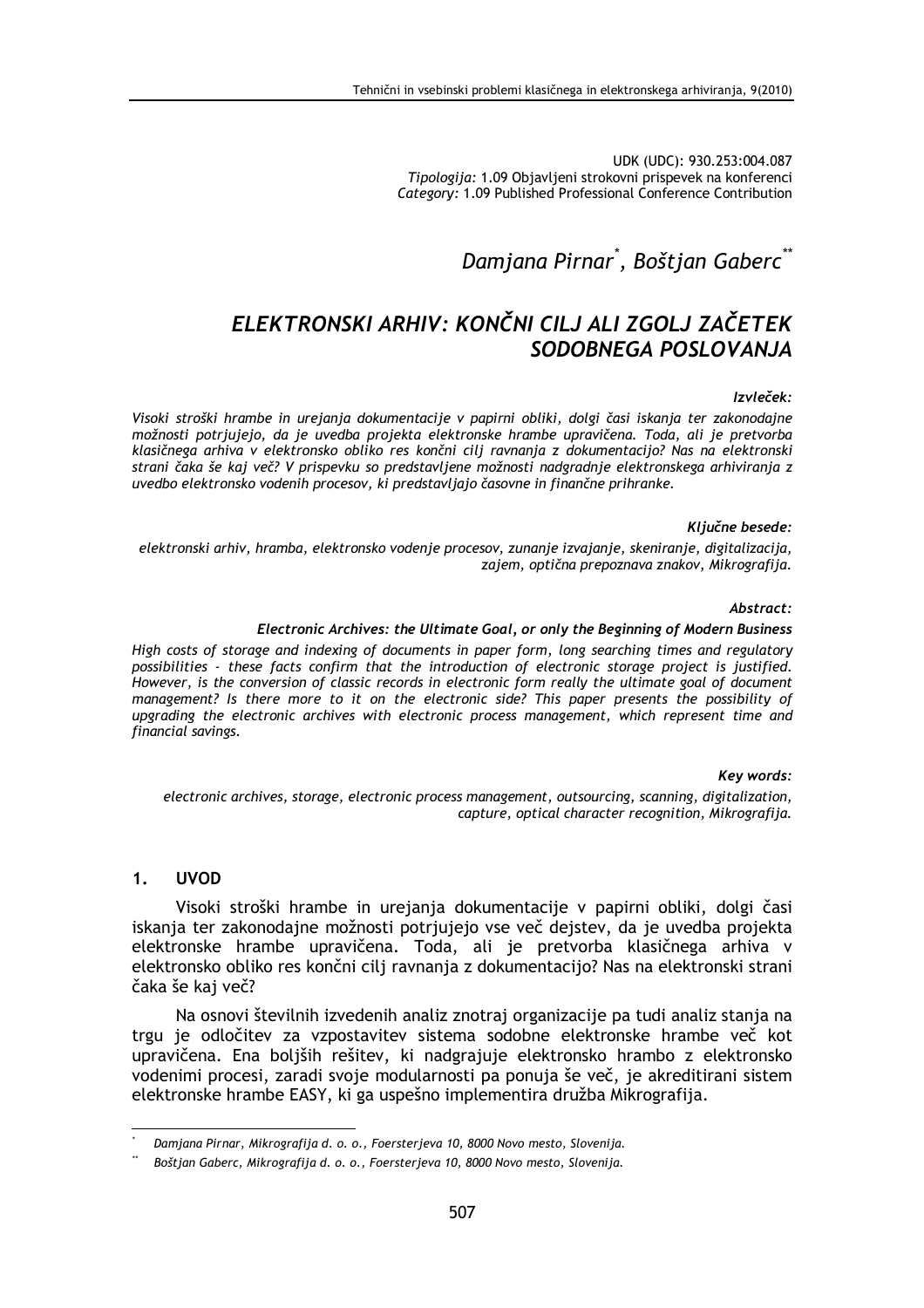Podporo elektronski hrambi daje tudi napredna slovenska zakonodaja s področja arhivistike in elektronskega poslovanja. Zavedanje Arhiva Republike Slovenije in pripravljenost uporabnikov za sodobno in napredno uporabo tehnologij je veliko.

#### $2.$ UPRAVIČENOST PROJEKTA ELEKTRONSKEGA ARHIVIRANJA

V današnjem času se številne organizacije znajdejo pred vprašanjem, ali si za potrebe shranjevanja naraščajočega števila poslovne in tehnične dokumentacije priskrbeti nove urejene prostore, ali pa se odločiti za digitalizacijo obstoječe dokumentacije ter za vzpostavitev elektronskega sistema hrambe. Izkušnje kažejo, da je odločitev za vstop v elektronski svet več kot upravičena.

Glede na pripravljenost in zmožnost vlaganj v infrastrukturo, znanje in organizacijske spremembe oz. razpoložljivost finančnih sredstev, lahko organizacije izgradijo lasten center za digitalizacijo in postavijo lastno rešitev (zanesljive in fleksibilne strojne in programske opreme) za elektronsko hrambo ali pa se odločijo za najem storitev pri specializiranih ponudnikih storitev. Slednje pomeni manjši finančni vložek in prenos večjega dela odgovornosti in zahtev z vidika zakonodaje na specializiranega zunanjega izvajalca.

Elektronsko arhivirani dokumenti maksimalni izplen uvajanja uporabe informacijskih tehnologij v posamezno okolje omogočijo šele z nadgradnjo v sistem za elektronsko obvladovanje dokumentacije.

Pretvorba dokumenta v digitalno obliko se prestavi na zgodnejšo fazo življeniskega cikla dokumenta, in sicer kar na sam vhod dokumenta v organizacijo, v primeru, da je prispel dokument v papirni obliki, ali kar na točko, kjer dokument šele nastane, v primeru elektronske oblike.



Pri uvedbi elektronsko vodenih procesov je razmišlianje o višjem cilju nujno, in to ni pokritje zgolj enega segmenta v organizaciji, kot je na primer elektronska hramba. S tem pogledom lahko pokrijemo več zornih kotov, dosežemo hitrejše povračilo investicije ter tako povečamo izkoristek.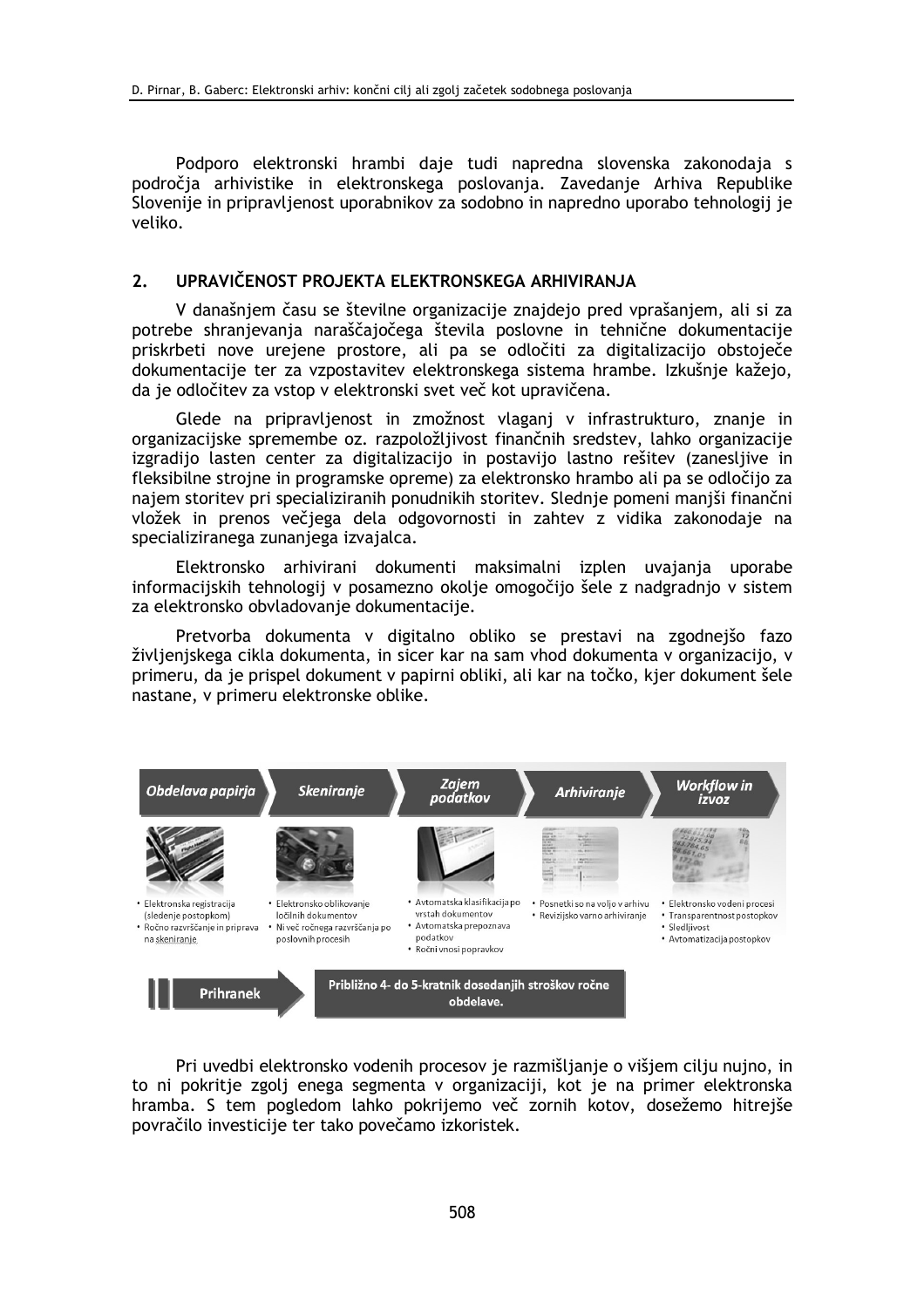### PRETVORBA DOKUMENTACIJE V ELEKTRONSKO OBLIKO ŽE OB VHODU V  $3<sub>1</sub>$ **ORGANIZACIJO**

Digitalizacija dokumentarnega gradiva je v našem prostoru aktualna že dalj časa. Izvaja se na mestih sprejemanja dokumentarnega gradiva, vse več pa se storitev najema pri zunanjih specializiranih ponudnikih. Ugotavljamo, da so tehnologija za digitalizacijo in ostali sistemi za prepoznavo zajetih dokumentov na zelo visoki ravni, zato je moč masovno ali posamično obdelati vse več različnih oblik gradiv (poslovna in tehnična dokumentacija, knjižnično gradivo, fotografije).

Digitalizacija predstavlja prvo fazo uporabe dokumentarnega gradiva v elektronski obliki. Proces je sestavljen iz več delov: zajem dokumentacije, kontrola kakovosti oz. verifikacija, prepoznava podatkov iz dokumentacije ter hranjenje oz. arhiviranje, dokument pa se lahko uporabi tudi v elektronsko vodenem procesu.

- Zajem pomeni pretvorbo papirnega dokumenta v elektronsko obliko z uporabo različnih vrst optičnih bralnikov (skeneriev).
- Kontrola kakovosti se izvaja za elektronske dokumente. Ta proces je običajno uporabniku skrit in se izvaja avtomatično na osnovi vnaprej definiranih pravil.



Obdelava je zelo pomemben del procesa, saj je od njene kakovosti odvisno nadaljnjo kakovostno dostopanje do dokumentov. Podatke, ki so zajeti iz dokumentov, običajno imenujemo metapodatki in so predvsem pomembni zaradi ustrezne klasifikacije dokumentov, preko katere je v nadaljevanju mogoče učinkovito tj. hitro iskanje posameznih dokumentov.

Po digitalizaciji nastopi hranjenje oz. arhiviranje zajete dokumentacije, ki je osnova za nadgradnio sistemov z različnimi poslovnimi procesi, kateri se lahko izvajajo v elektronski obliki.

#### $\boldsymbol{4}$ . ELEKTRONSKO ARHIVIRANJE

Eden glavnih ciliev elektronskega hranienia dokumentarnega gradiva je njegova dostopnost v trenutku, ko določeno gradivo potrebujemo bodisi le kot informacijo za pripravo novega gradiva ali pa za nadalievanie dela na posamezni zadevi. Za ustrezen dostop je zato zelo pomemben ustrezno razdelan klasifikacijski načrt ter urejen sistem uporabe dosiejev, preko katerih je ustrezno evidentirano dokumentarno gradivo, ki se nanaša na določeno področje in izvira iz več zadev. Vsekakor pa je temelj elektronske hrambe zakonsko skladna infrastruktura: programska oprema in strojna oprema v ustrezno varnem prostoru, ki nepooblaščenim osebam ne dopušča vstopa ter omogoča neprekinjeno dostopanje do hranjenih dokumentov.

Dolgoletne izkušnje so pokazale, da je odločitev za najem zunanjega izvajalca za izvajanje upravljanja in elektronsko hrambo dokumentacije (outsourcing) optimalnejši. Zunanje izvajanje e-hrambe se tako vse bolj uveljavlja kot eno izmed pomembnejših orodij za zniževanje stroškov poslovanja, zmanjševanja potreb po specialnih, a za osnovno dejavnost ne bistvenih znanj, razbremenitev velikih



finančnih vložkov v informacijsko tehnologijo, hkrati pa povečujejo nadzor nad poslovanjem, uporabo vrhunskih tehnologij in nenazadnje omogočajo večjo dostopnost do arhiviranih vsebin.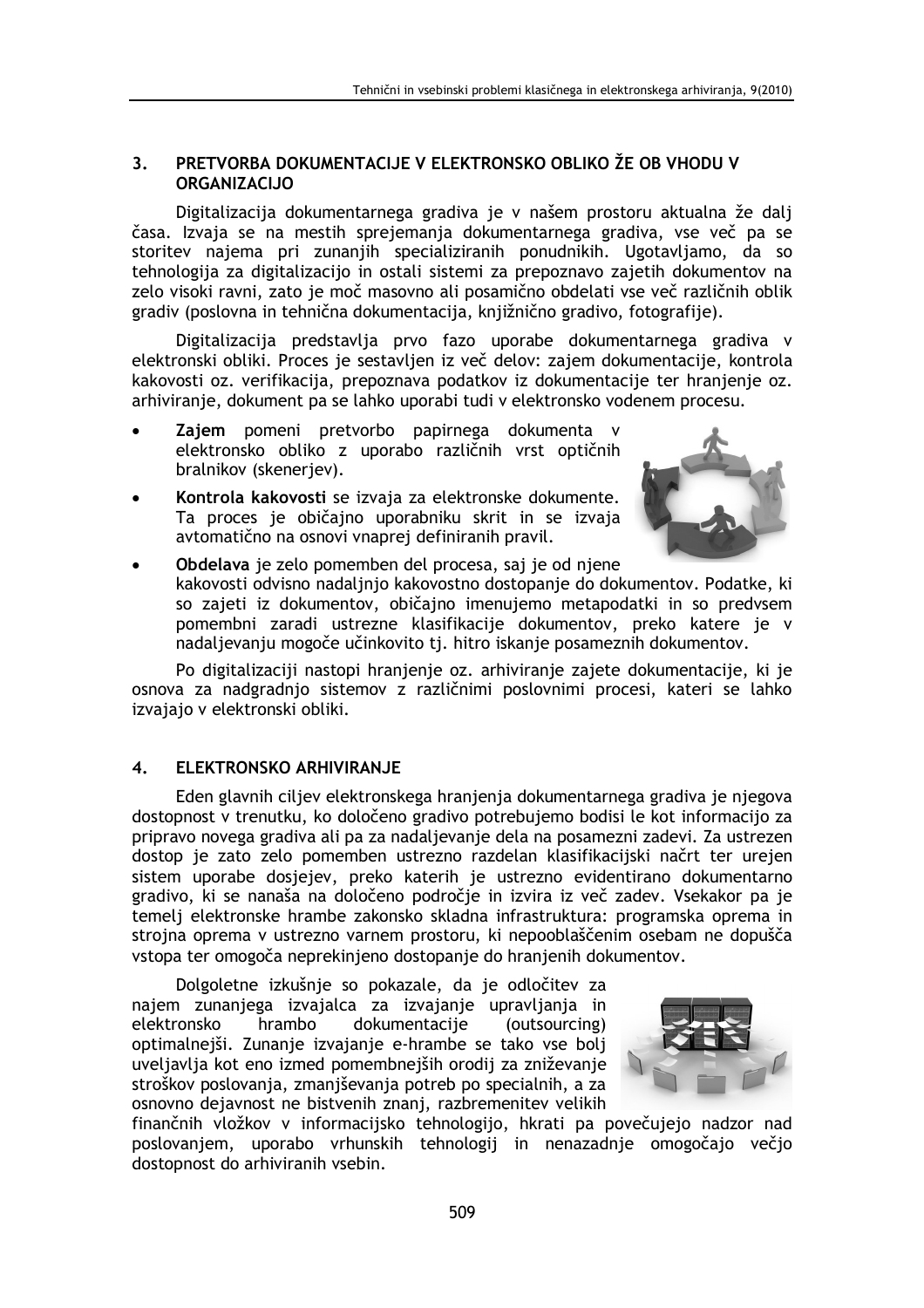Ponudniki storitev elektronskega obvladovanja dokumentacije se dnevno srečujemo z vse resnejšimi težavami, ki nastajajo zaradi vse večjega kopičenja papirne dokumentacije v organizacijah. Poseben pomen povečevanju zanimanja za zunanje izvajanje pripisujemo zakonodaji, ki od lastnikov dokumentacije v elektronski obliki zahteva upoštevanje strogih pogojev hrambe. Ob zunanjem najemu storitev elektronske hrambe se precej odgovornosti s posameznih organizacij prenese na izvajalca storitev, ki hrambo gradiva izvaja skladno z dogovorjenimi tehničnimi standardi in s predpisanimi pogoji, bolj kakovostno in ceneje, kot bi to lahko zagotovila organizacija sama.

Med pomembnejše prednosti najema storitev elektronske hrambe štejemo:

- razbremenitev lastnih prostorov za arhiviranje,
- izognitev stroškom nakupa informacijske tehnologije (strojna in programska) ter znanja s področja upravljanja in vzdrževanja arhivskih sistemov,
- izognitev stroškom zagotavljanja varnosti shranjenega gradiva,
- ni potrebe po spremljanju in usklajevanju lastnega sistema z zakonodajo,
- storitev je preverjena,
- administracijo in skrb za nadgradnio sistema prevzame zunanij izvajalec.
- skrb za gradivo je v rokah izkušenih in usposobljenih kadrov,  $\bullet$
- zunanji izvajalec je pogodbeno odgovoren za skrb gradiva,
- preglednost stroškov zunanjega izvajanja.

## EASY ENTERPRISE.X - AKREDITIRANA PROGRAMSKA OPREMA ZA ELEKTRONSKO **HRAMBO**

EASY ENTERPRISE.x je programska oprema z dolgoletno tradicijo, ki jo nenehno razvija več sto strokovnjakov z različnih področij. V sklopu programske opreme EASYWARE je več rešitev za optimizacijo poslovanja; od CRM-ja, arhiviranja e-pošte do WORKFLOWA, narejenih pa je tudi že več povezav z različnimi informacijskimi sistemi.

Dokumentacijski sistem EASY ENTERPRISE.x deluje v različnih okolijh in je trenutno nameščen v več slovenskih večjih in manjših družbah, skupno pa je implementiran že v 9.500 organizacijah. Uporabnost, varnost, dostopnost in sledljivost arhiviranih dokumentov je razdelana iz več vidikov, kar je prepričalo tudi presojevalce Arhiva RS, da je družbi Mikrografija že v decembru 2007 dodelila akreditacijo elektronskega arhiva za EASY ENTERPRISE.x, kar je pomembno priznanje dolgoletnemu delu in prepoznavnosti na področju arhivistike.

Vzpostavitev elektronskega arhiva prinaša številne novosti, skozi implementacijo pa se lahko posodobijo in optimizirajo poslovni procesi, in sicer:

- vsa dokumentacija je dosegljiva na enem mestu, vendar za uporabnika ni nujno vedenje, kje se dokument nahaja, dokument je dosegljiv več uporabnikom hkrati.
- popolna sledljivost omogoča nadzor nad uporabo in rokovanjem z dokumenti,
- nadzor nad uničevanjem dokumentacije po zakonsko poteklih rokih,
- kreiranie revizijske sledi dogodkov, povezanih z dokumentom,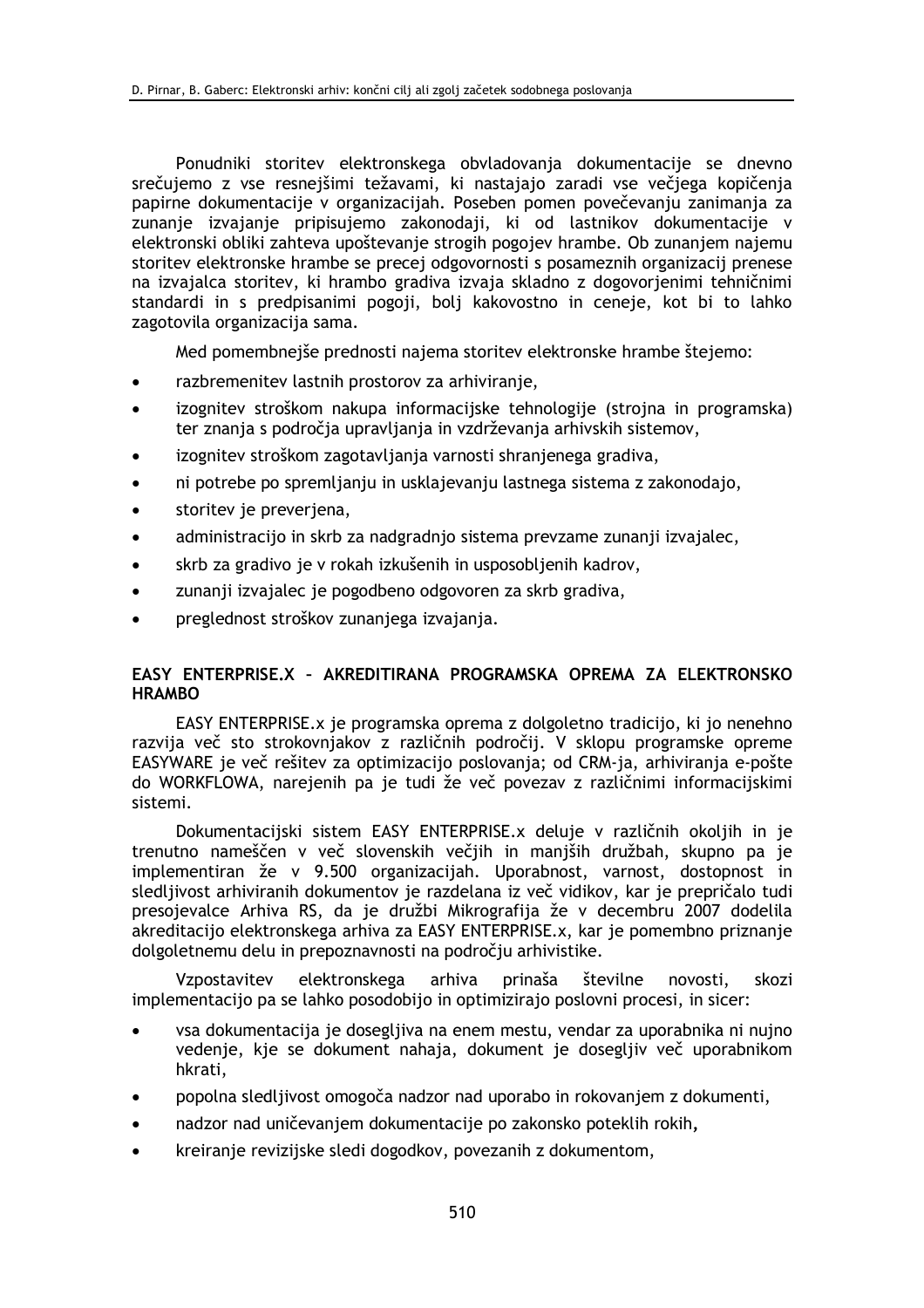- varnost dokumentacije pred vpogledom nepooblaščenih oseb, ki se zagotovi s pravilno informacijsko infrastrukturo in z načrtovano politiko dodeljevanja gesel,
- enostavno in hitro iskanje ter večja preglednost nad dokumenti, kar pomeni, da so časi dostopa zanemarljivi v primerjavi s časom, ki je bil prej potreben za dostop do enega dokumenta,
- enostavna širitev elektronskega arhiva, ki se po potrebi lahko širi z enostavnim dodajanjem diskovnih polj,
- enostavno posredovanje dokumentov z dovoljenjem nadrejenega ali v skladu z predpisanim protokolom,
- zmanjšani stroški vzdrževanja, ki so zanemarljivi v primerjavi s stroškom vzdrževanja urejenih in primernih arhivskih prostorov,
- priročno risanje in implementiranje različnih procesov s pomočjo priznanega orodja MS Visio,
- visoka integracija z različnimi okolji kot so SAP, Dynamics, MS Sharepoint Portal, MS Exchange in drugi.

## VARNA SOBA - PROSTOR ZA DOSTOPNO IN VARNO HRANJENJE DIGITALNIH VSEBIN

Vpeljava elektronske hrambe je tehnično in organizacijsko zahtevno delo, zaradi visoke cene opreme samega prostora ter programske aplikacije predstavlja veliko finančno breme.  $\mathsf{V}$ družbi Mikrografija nudimo storitve elektronske hrambe v sodobnem visoko varnem sistemskem prostoru. Naše storitve varne elektronske hrambe uporablja že precej organizacij. Da je gradivo shranjeno zakonsko skladno in varno imamo strogo določeno varnostno politiko ter organizacijske predpise,



ki natančno določajo postopke, zagotovljene pa so tudi revizijske sledi delovanja celotnega sistema.

Informacijska infrastruktura, na kateri delujejo storitve elektronske hrambe družbe Mikrografija, se nahaja znotraj varnega podatkovnega centra. Center pa je nameščen v varni sistemski sobi, ki na področju sistemske varnosti predstavlja visok standard fizičnega in tehničnega varovanja informacijskih sistemov, kar potrjujejo z vsemi trenutnimi evropskimi standardi (vključno s standardom EN 1047-2 in z najvišijm možnim certifikatom ECB-S).

Sistem Mikrografije za varno shranjevanje elektronskih gradiv združuje naisodobnejšo tehnologijo ter zanesljivo in preverjeno organizacijo. Uporabnikom sistema zagotavljajo najvišjo stopnjo varnosti, zanesljivosti in zmogljivosti pri dolgoročni hrambi elektronskega gradiva. Glavne lastnosti njihovega sistema varnega elektronskega arhiviranja:

- najsodobnejša in skalabilna infrastruktura za obvladovanje shranjevanja,
- večkratne povezave.
- omrežna varnost,  $\bullet$